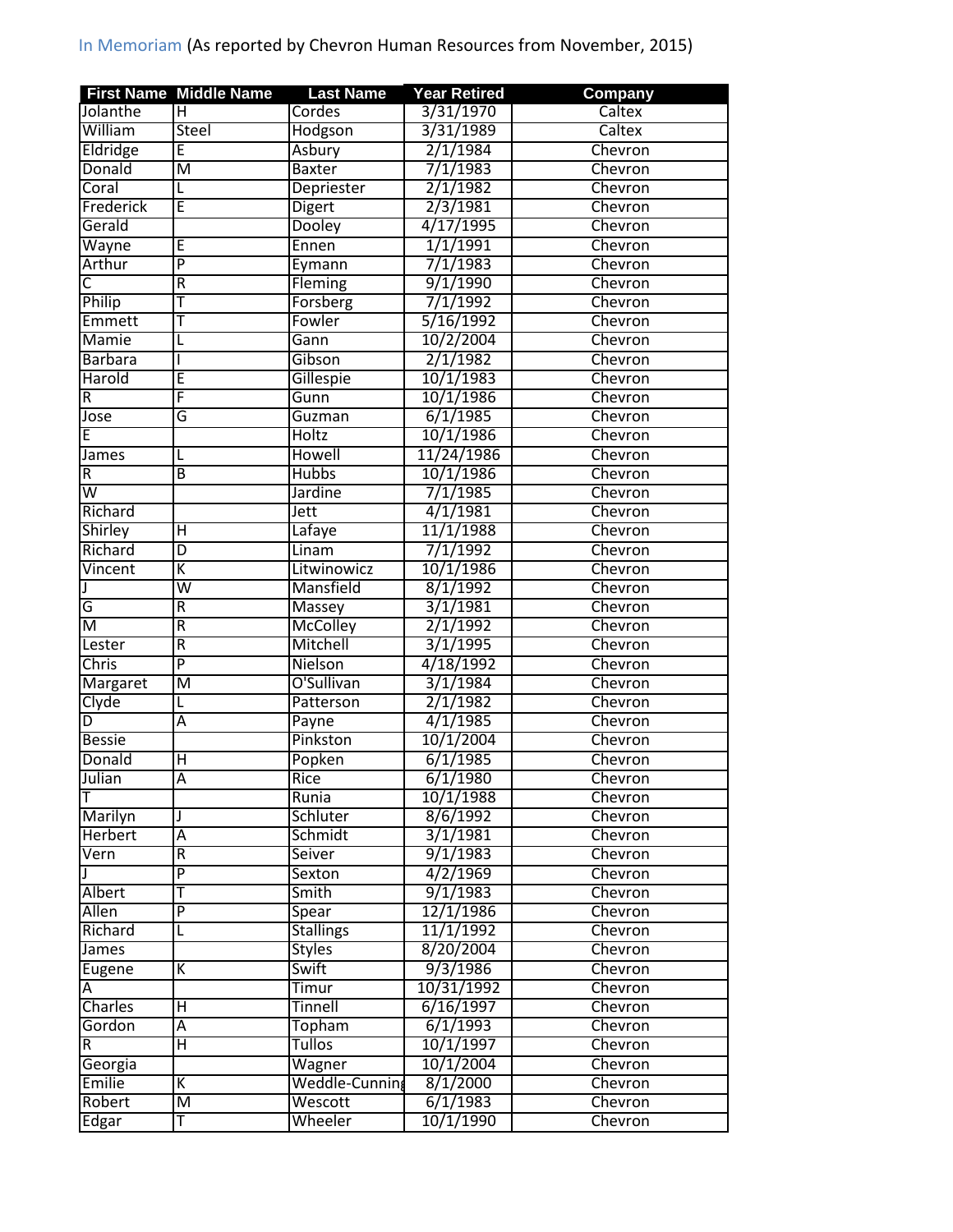| Atwood                  |                         | Alexander             | 6/1/1976               | Getty          |
|-------------------------|-------------------------|-----------------------|------------------------|----------------|
| Donald                  | W                       | Boyd                  | 8/1/1986               | Getty          |
| George                  | J                       | Klitsas               | 1/1/1990               | Getty          |
| Wayne                   | D                       | Ledbetter             | 4/1/1982               | Getty          |
| <b>Doris</b>            | $\overline{R}$          | Loveless              | 1/1/1999               | Getty          |
| Eddie                   | G                       | Mann                  | 11/1/1982              | Getty          |
| Howard                  | C                       | Oberhelman            | 10/1/1983              | Getty          |
| Pedro                   | $\overline{R}$          | Perez                 | 1/1/1996               | Getty          |
| James                   | $\overline{\mathsf{C}}$ | <b>Phillips</b>       | 6/1/1998               | Getty          |
| Raymond                 | L                       | Wells                 | 2/1/1976               | Getty          |
| Mary                    | $\overline{H}$          | Ard                   | 1/1/1983               | Gulf           |
| David                   | Ā                       | <b>Beatty</b>         | 11/1/1986              | Gulf           |
| James                   | D                       | <b>Bonsall</b>        | 9/1/1990               | Gulf           |
| Carroll                 | Έ                       | <b>Clark</b>          | 11/10/2010             | Gulf           |
| Raymond                 | L                       | Corder                | 1/1/1986               | Gulf           |
| Elton                   | L                       | Couch                 | 10/29/1999             | Gulf           |
| Lodie                   | J                       | Darder                | 8/1/1983               | Gulf           |
| Fred                    |                         | De Moss               | 10/1/1978              | Gulf           |
| <b>Robert</b>           | Ē                       | Deboard               | 11/1/1992              | Gulf           |
| Horace                  | Ā                       | Dempsey               | 12/1/1985              | Gulf           |
| Robert                  | M                       | <b>Dole</b>           | 11/1/1992              | Gulf           |
| Thaddaeus               | Ē                       | <b>Harroun</b>        | 2/1/1979               | Gulf           |
| Lennis                  | K                       | <b>Hellstrom</b>      | 1/1/2011               | Gulf           |
| John                    | $\overline{\mathsf{w}}$ | Howland               | 3/2/1977               | Gulf           |
| Johnny                  | F                       | <b>Hubbard</b>        | 4/9/2014               | Gulf           |
| <b>Hans</b>             | F                       | Jensen                | 6/1/1992               | Gulf           |
| R                       | L                       | Krause                | 6/2/1976               | Gulf           |
|                         | J                       | Larrabee              | 8/1/1983               | Gulf           |
| George<br>Kathryn       | G                       | Leocadi               | 2/7/1980               | Gulf           |
| James                   |                         | <b>McGill</b>         | 6/2/1976               | Gulf           |
|                         | L                       |                       |                        |                |
| Shelton                 | G                       | <b>Meaux</b>          | 7/1/1986               | Gulf<br>Gulf   |
| <b>Thomas</b>           | D                       | Moye<br><b>Nettle</b> | 1/1/1981               |                |
| Robert                  | L                       |                       | 1/1/1991               | Gulf           |
| Donald                  | $\overline{R}$          | Pope                  | 1/1/2001               | Gulf           |
| Marvin                  | D                       | Rodrigue              | 7/1/1984               | Gulf           |
| Donald                  | $\overline{R}$          | Rowland               | 6/1/1987               | Gulf           |
| Francis                 | $\overline{\mathsf{R}}$ | Senchak               | 8/1/1983               | Gulf           |
| Keith                   | D                       | Siefker               | 3/1/2002               | Gulf           |
| Joe                     | $\overline{P}$          | Simmons               | 8/1/1983               | Gulf           |
| Adrain                  | L                       | Van Devender          | 4/2/1978               | Gulf           |
| Ralph                   | B                       | Whiteford             | 8/1/1983               | Gulf           |
| Curtis                  | E                       | <b>Williams</b>       | 6/1/1996               | Gulf           |
| Kenny                   | $\overline{\mathsf{w}}$ | <b>Hopkins</b>        | 10/21/1977             | Tenneco        |
| William                 | T                       | Howard                | 5/16/1992              | Tenneco        |
| Leon                    | J                       | Ripley                | 7/9/2004               | Tenneco        |
| Charles                 | R                       | Wells                 | 4/1/2010               | <b>Tenneco</b> |
| James                   | $\overline{\mathsf{c}}$ | Anderson              | 2/1/1980               | Texaco         |
| Andrew                  | Α                       | Anderson              | 6/1/1981               | Texaco         |
| $\overline{\mathsf{W}}$ | Lewis                   | Arthur                | 7/1/1985               | Texaco         |
| Roy                     | ${\sf R}$               | <b>Baker</b>          | 7/1/1983               | Texaco         |
| Lloyd                   | $\overline{\mathsf{W}}$ | <b>Bradley</b>        | 1/1/1983               | Texaco         |
| Richard                 | E                       | <b>Brooks</b>         | 11/1/1988              | Texaco         |
| Clifford                | А                       | Coleman               | 7/1/1979               | Texaco         |
|                         |                         |                       |                        |                |
| William                 | E                       | Conger                | 12/1/1996<br>10/1/1984 | Texaco         |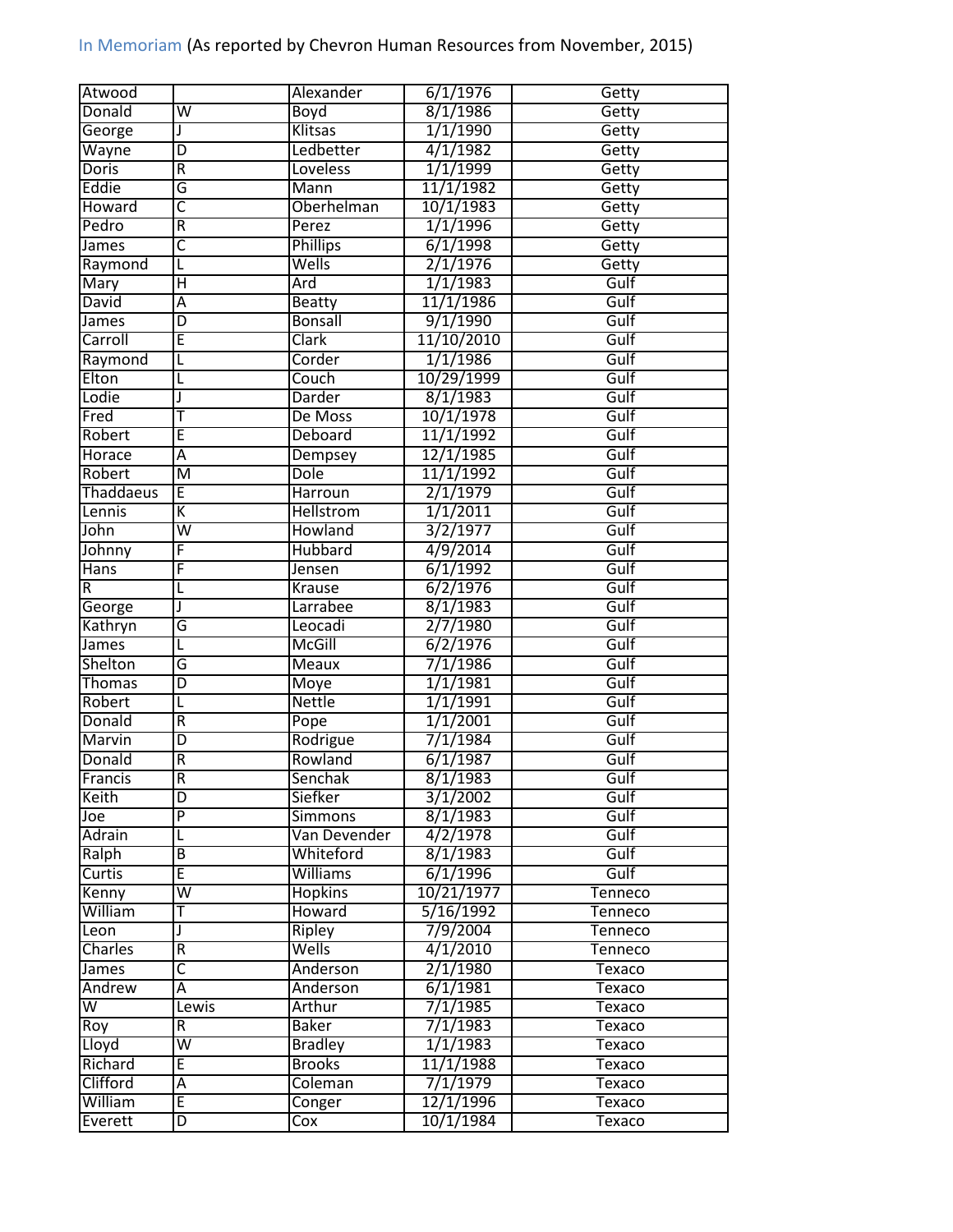| Russell                 | D                       | Crippen                  | 12/1/1998  | Texaco                  |
|-------------------------|-------------------------|--------------------------|------------|-------------------------|
| Gary                    | $\overline{\mathsf{P}}$ | Crochet                  | 4/1/1999   | Texaco                  |
| Raymond                 | $\overline{\mathsf{M}}$ | Curtis                   | 12/1/1996  | Texaco                  |
| Oscar                   | L                       | Day                      | 9/1/1985   | Texaco                  |
| Darrell                 | $\overline{P}$          | Doggett                  | 1/1/1994   | <b>Texaco</b>           |
| Eva                     | L                       | <b>Dubin</b>             | 6/1/1982   | Texaco                  |
| G                       | B                       | Elter                    | 2/1/1979   | Texaco                  |
| Eleanor                 | T                       | Ginsbern                 | 3/1/1988   | Texaco                  |
| Charles                 | $\overline{\mathsf{M}}$ | Glover                   | 10/1/1982  | Texaco                  |
| Gene                    | $\overline{\mathsf{w}}$ | Groff                    | 2/1/1994   | Texaco                  |
| <b>Mack</b>             | Ē                       | <b>Hankins</b>           | 1/1/1986   | Texaco                  |
| George                  | F                       | Havelka                  | 5/1/1981   | <b>Texaco</b>           |
| Cletus                  | С                       | Heinritz                 | 9/1/1982   | <b>Texaco</b>           |
| Harry                   | Ē                       | <b>Howlett</b>           | 1/1/1989   | Texaco                  |
| Merle                   | D                       | Kovar                    | 6/1/1985   | Texaco                  |
| Carlton                 | $\overline{P}$          | Labbit                   | 3/1/1985   | Texaco                  |
| Darrell                 | $\overline{\mathsf{c}}$ | Landry                   | 12/1/1988  | Texaco                  |
| Curtis                  | J                       | Lirette                  | 9/1/1985   | Texaco                  |
| Nicholas                |                         | Loiodice                 | 9/1/1987   | Texaco                  |
| Forrest                 | $\overline{B}$          | Marty                    | 11/1/1981  | Texaco                  |
| John                    | R                       | McGovern                 | 9/1/1994   | Texaco                  |
| Gary                    | T                       | <b>McNutt</b>            | 5/1/1993   | Texaco                  |
| James                   | $\overline{\mathsf{s}}$ | <b>Miner</b>             | 2/1/1992   | Texaco                  |
| Walter                  | $\overline{\mathsf{P}}$ | Molony                   | 5/1/1990   | Texaco                  |
| Donald                  | $\overline{\mathsf{C}}$ | Monroe                   | 1/1/1990   | Texaco                  |
| Steven                  | R                       | Morin                    | 8/1/1995   | <b>Texaco</b>           |
| Jesse                   | Hardman                 | <b>Nash</b>              | 1/1/1994   | Texaco                  |
| Kevin                   | B                       | Paxson                   | 12/10/2001 | Texaco                  |
| Α                       | F                       | Pyeatt                   | 5/1/1985   | Texaco                  |
| Paul                    |                         | Rehmet                   | 1/1/1994   | <b>Texaco</b>           |
| Philip                  | M                       | Riddle                   | 12/1/1992  | Texaco                  |
| Sam                     |                         | Rowe                     | 1/1/1994   | Texaco                  |
| Ilya                    | А                       | Shparber                 | 2/1/2002   | Texaco                  |
| Carroll                 | J                       | Sigur                    | 7/1/1985   | <b>Texaco</b>           |
| Herman                  | E                       | Thacker                  | 10/1/1987  | Texaco                  |
| Russell                 | J                       | Trahan                   | 7/1/1978   | Texaco                  |
| Patricia                | $\overline{A}$          |                          | 2/1/2002   | Texaco                  |
| <b>David</b>            | W                       | Unger<br>Waltz           | 1/1/1994   |                         |
| Robert                  |                         | Weatherholt              | 1/1/1980   | Texaco<br><b>Texaco</b> |
| Norvel                  | E<br>L                  | <b>Williams</b>          | 12/1/1993  | Texaco                  |
| Alva                    | Η                       | Wilson                   | 6/1/1981   |                         |
|                         |                         |                          | 5/31/1985  | Texaco                  |
| <b>Chris</b>            | $\overline{\mathsf{s}}$ | Aguirre                  |            | Unocal                  |
| Velma                   | E                       | Antrim                   | 2/1/1987   | Unocal                  |
| Elefar                  | C                       | <b>Barela</b>            | 8/2/1991   | Unocal                  |
| Joseph                  | $\overline{\mathsf{B}}$ | <b>Blanchard</b>         | 6/30/1991  | Unocal                  |
| Patricia                | Ο                       | Campion                  | 8/31/1992  | Unocal                  |
| Thelma                  |                         | <b>Childers</b>          | 3/31/1981  | Unocal                  |
| Marilyn                 | B                       | Compton                  | 5/15/1986  | Unocal                  |
| John                    | $\overline{\mathsf{W}}$ | $\overline{\text{Coon}}$ | 5/31/1999  | Unocal                  |
| Dave                    |                         | Cosner                   | 6/15/1974  | Unocal                  |
| Dorothy                 | н                       | Cresci                   | 3/31/1983  | Unocal                  |
| $\overline{\mathsf{M}}$ | Corinne                 | Dawson                   | 7/15/1991  | Unocal                  |
| Mary                    | К                       | <b>Deakin</b>            | 12/31/1969 | Unocal                  |
| Severina                | G                       | <b>Divinagracia</b>      | 6/30/1992  | Unocal                  |
| Sandrino                |                         | Facchetti                | 2/28/1979  | Unocal                  |